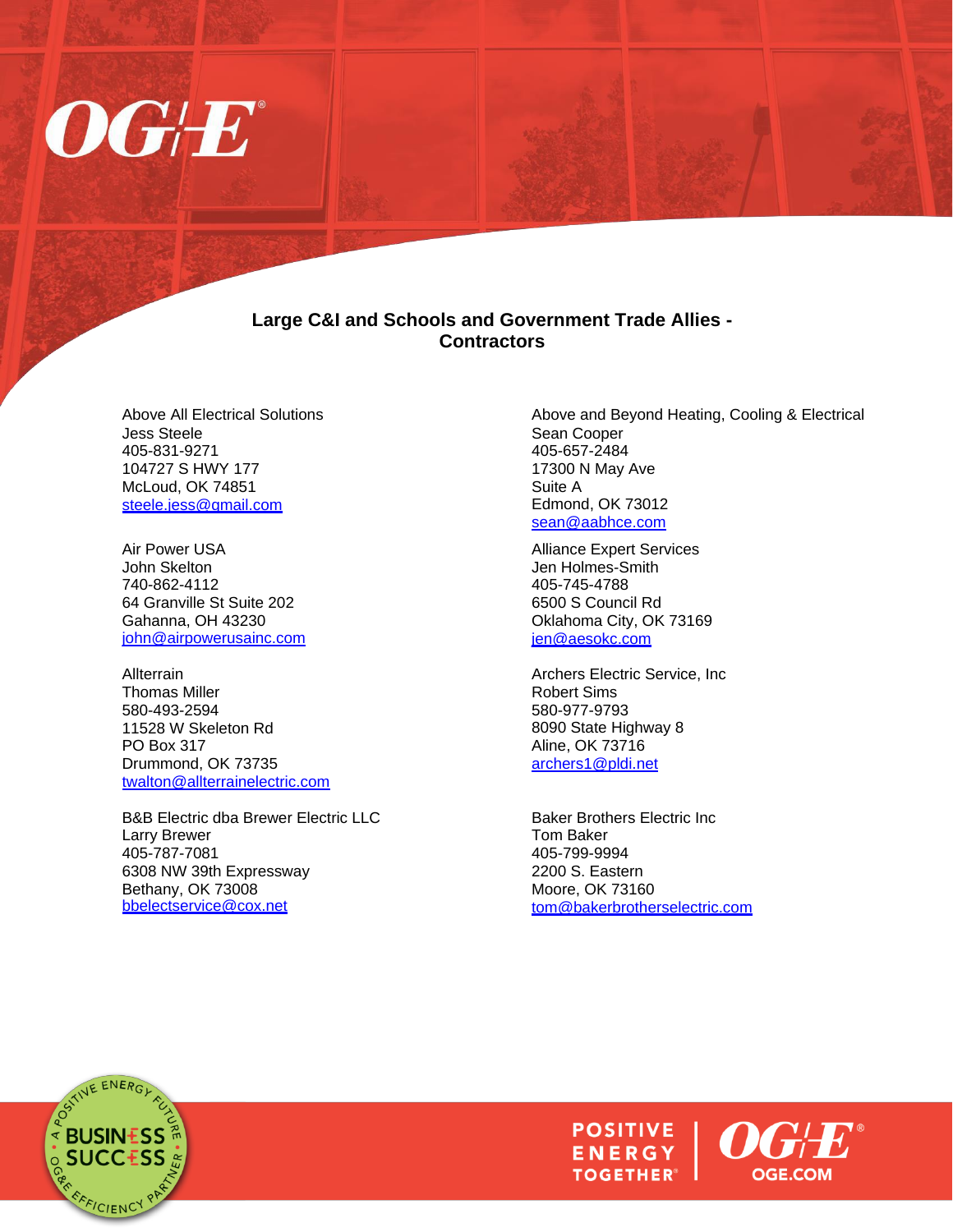

Bartley Industries, Inc. / Bob Bartley Electric Inc Bobby Jones 877-212-1309 PO Box 621 Lindsay, OK 73052 [bobby@uetglobal.com](mailto:bobby@uetglobal.com)

BridgePoint Electric Inc Joe Bridgeman 918-437-8395 171 S 122nd E Ave Tulsa, OK 74128 [joe@bridgepointelectric.com](mailto:joe@bridgepointelectric.com)

Burnett Construction Brett Tatum 405-607-8111 7510 N Broadway Ext Suite 203 Oklahoma City, OK 73012 [brett@burnettbuilds.com](mailto:brett@burnettbuilds.com)

Cornerstone Wiring Rick Adams 405-510-4926 14451 E Wilshire Blvd Jones, OK 73048 [cornerstonewiring14@gmail.com](mailto:cornerstonewiring14@gmail.com)

Domino Electric Company, LLC Chris Snow 405-949-9944 PO Box 270845 5315 NW 5th St Oklahoma City, OK 73137 [Chris@dominoequipment.com](mailto:Chris@dominoequipment.com)

Entegrity Energy Partners, LLC Melodie Craig 479-301-2517 1403 E 6th Street Little Rock, AR 72202 [melodie.craig@entegritypartners.com](mailto:melodie.craig@entegritypartners.com) Bliss Electric Tadd Bliss 405-793-8208 2620 Pole Rd Moore, OK 73160 [TBliss@blisselectric.com](mailto:TBliss@blisselectric.com)

BriteSwitch LLC Laura Oliver 609-945-5349 195 Nassau St Ste 13 Princeton, NJ 08542 [laura.oliver@briteswitch.com](mailto:laura.oliver@briteswitch.com)

Cascade Energy Inc Robert Travis 779-220-2880 123 NE 3rd Ave Suite 400 Portland, OR 97232 [rob.travis@cascadeenergy.com](mailto:rob.travis@cascadeenergy.com)

Crown Electric Sonny Stas 405-324-9555 PO Box 8550118 Yukon, OK 73085 [crownelec@gmail.com](mailto:crownelec@gmail.com)

Electrical Solutions of Oklahoma, Inc. Jimmy Robertson 405-794-0200 6800 South Hiwassee Road Oklahoma City, OK 73150 [jim@electricalsolutionsok.com](mailto:jim@electricalsolutionsok.com)

Expert Electric Inc. Anthony Mixon 405-354-1001 5308 SW 25th Street Oklahoma City, OK 73128 [admixon@sbcglobal.net](mailto:admixon@sbcglobal.net)



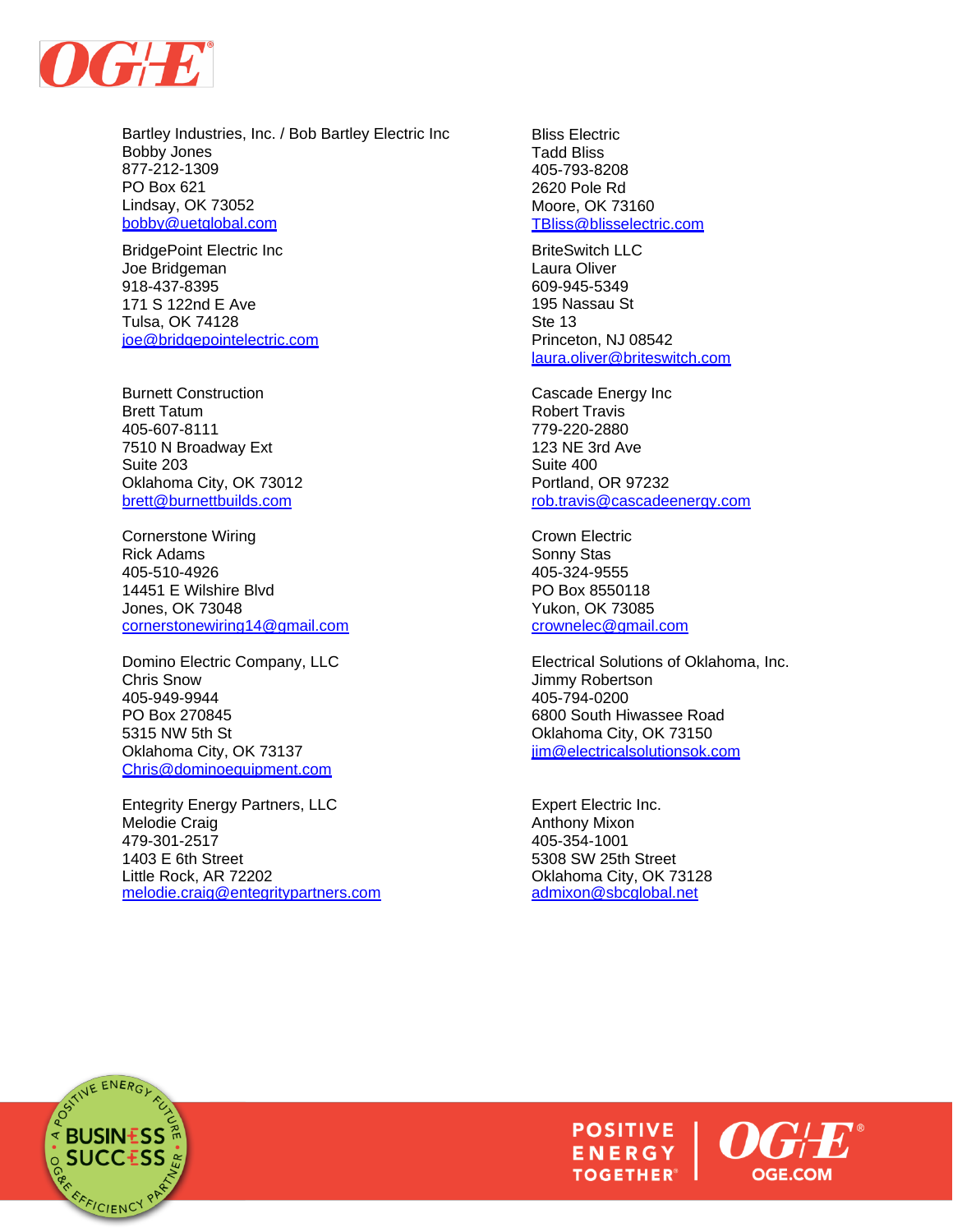

Ezell's Refrigeration Lisa Lynn 405-262-4239 418 West Wade El Reno, OK 73036 [ezellref2@gmail.com](mailto:ezellref2@gmail.com)

Good Electric Craig Good 580-465-7710 1521 N Rockford Ardmore, OK 73401 [craiggood123@gmail.com](mailto:craiggood123@gmail.com)

Henthorn Electric LLC Joe Henthorn 405-850-2852 7804 NW 18th St Oklahoma City, OK 73127 [henthorn1@me.com](mailto:henthorn1@me.com)

Innovative Power Solutions Joe Rice 501-851-9990 4101 Richards Rd. North Little Rock, AR 72117 [jrice@innpower.com](mailto:jrice@innpower.com)

JH Electric LLC Justin Hopkins 405-550-2129 PO Box 6497 Moore, OK 73153 justin@ihelectrician.com

KB Electric LLC Kye Bowden 405-532-6861 24850 Gaddy Rd Tecumseh, OK 74873 [kbelectricllc15@gmail.com](mailto:kbelectricllc15@gmail.com)

General Lighting & Sign Services Inc. Jace Larsen 405-235-3238 2701 NW 1st St Oklahoma City, OK 73107 [jace@generallighting.com](mailto:jace@generallighting.com)

Groom Energy Solutions Betsy Huse 978-338-4209 200 Cummings Center Suite 177-C Beverly, MA 01915 [ehuse@groomenergy.com](mailto:ehuse@groomenergy.com)

Illumetek Corp. Robyn McKenzie 800-644-2566 122 E Ascot Lane Cuyahoga Falls, OH 44223 [rmckenzie@illumetek.com](mailto:rmckenzie@illumetek.com)

Jackson Electrical Construction LLC Dale Jackson 405-356-9335 PO Box 660 Wellston, OK 74881 [dale@jacksonelectricok.com](mailto:dale@jacksonelectricok.com)

Jim Cooper Construction Company Inc Taylor Brown 205-871-0304 5004 5th Ave South Birmingham, AL 35212 [taylorb@cooperconstruction.com](mailto:taylorb@cooperconstruction.com)

King Electric LLC Cayce King 405-262-3446 1507 S. Shepard Avenue El Reno, OK 73036 [cking@paulkingelectric.com](mailto:cking@paulkingelectric.com)



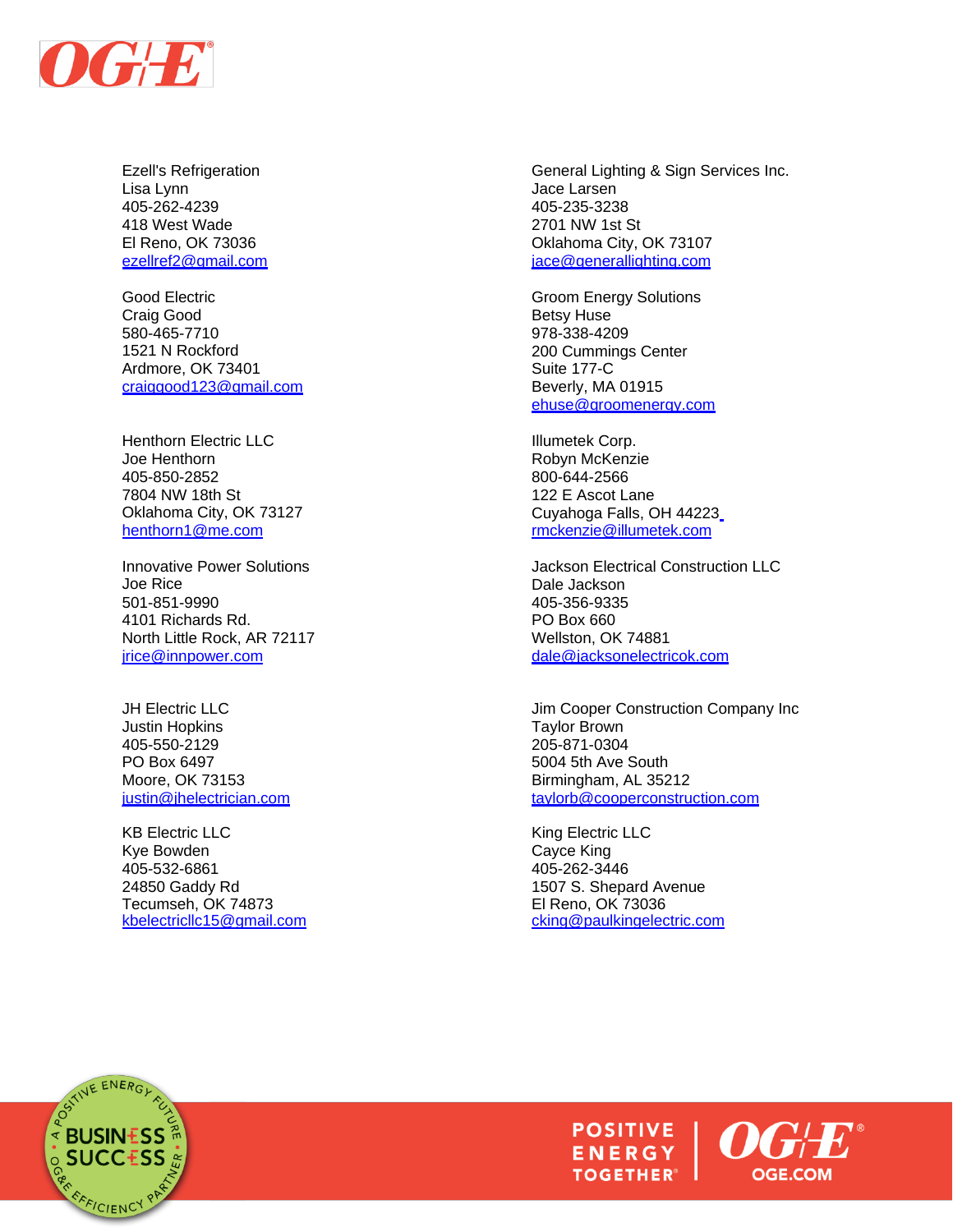

Kline Mechanical Contracting Inc Darrin Kline 580-256-5014 1301 Main St Woodward, OK 73801 [klinemech@reagan.com](mailto:klinemech@reagan.com)

Luckinbill Inc. Lynn Boyer Inc. J.C. Vincent **Robert Moyers Robert Moyers** 580-233-2026 405-223-3312 304 E Broadway PO Box 1611 Enid, OK 73701 Ardmore, OK 73402

Marsh Electric LLC. **Meares Mechanical LLC.** Meares Mechanical LLC. Patrick Marsh **Marsh Accord Patrick Marsh** Joshua Meares 405-273-1833 405-464-1767 39212 Macarthur St 4117 Chesterfield Pl Shawnee, OK 74804 **Canadian City, OK 73179** Oklahoma City, OK 73179 [marshelectric\\_patrick@yahoo.com](mailto:marshelectric_patrick@yahoo.com) [joshua@mearesmechanical.com](mailto:joshua@mearesmechanical.com)

Metro Tech Electrical Contractors Moyer Services/Moyer Electric David Krag **Shawn Moyer** Shawn Moyer 405-686-1500 580-256-2809 3344 S Ann Arbor Ave PO Box 514 Oklahoma City, OK 73179 Woodward, OK 73802 [dkrag@metrotechokc.com](mailto:dkrag@metrotechokc.com) [smoyer@moyerelectricok.com](mailto:smoyer@moyerelectricok.com)

Mr. GoodGasket Negawatt Partners Shane Reed 501-269-4993 10203 Jacksonville Cato Rd. Sherwood, AR 72120 [denisemgg@yahoo.com](mailto:denisemgg@yahoo.com)

Faith Schrader **Bryon Brandon** 918-960-0388 405-525-7622 11005 S. Memorial Dr. 101 NE 46th Street

LED Leaders LLC Vickie Roop 580-318-4508 6611 Edmond Rd NE Okarche, OK 73762 [vickieroop@ledleaders.net](mailto:vickieroop@ledleaders.net)

[robertmoyers@cableone.net](mailto:robertmoyers@cableone.net)

Jay Morris 806-778-7569 458 Caroline Acres Pt. Hot Springs, AR 71913 [jaymorris@negawattpartners.com](mailto:jaymorris@negawattpartners.com)

Oklahoma LED **Osborne Electric Company** Tulsa, OK 74133 Oklahoma City, OK 73105 [faith@oklahomaled.com](mailto:faith@oklahomaled.com) [bbrandon@OsborneElectric.com](mailto:bbrandon@OsborneElectric.com)



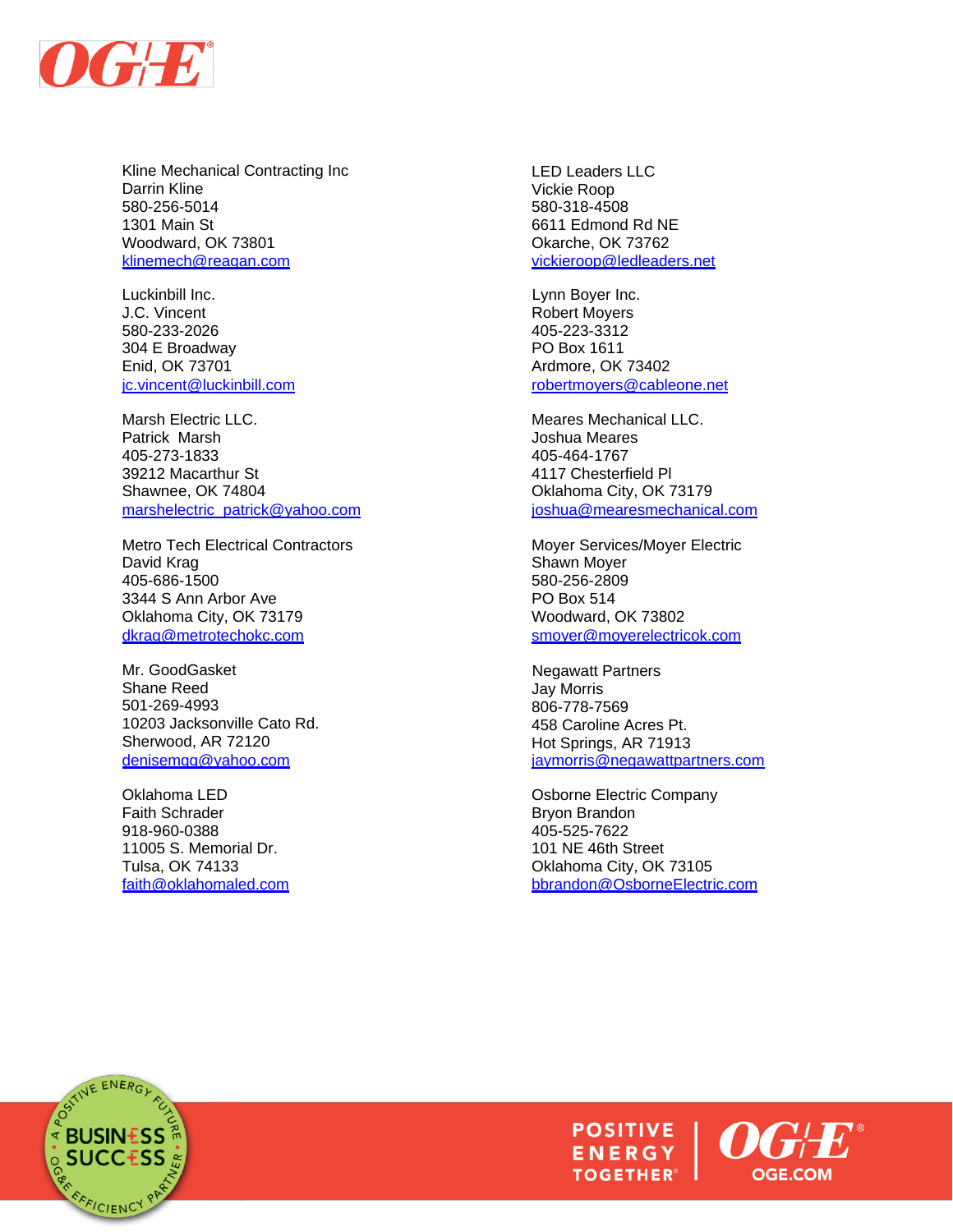

Ozark LED Shawn Roberts 417 -882 -7305 1075 W Kathryn Nixa, MO 65714 [shawn.roberts@ozarkled.com](mailto:shawn.roberts@ozarkled.com)

ProGasket Solutions LLC Darren Wilson 479 -922 -5130 1530 Construction Way Van Buran, AR 72956 [darrenwilsonconst@gmail.com](mailto:darrenwilsonconst@gmail.com)

Protech Mechanical Cory Lovelace 405 -285 -0215 321 W 18th Suite 150 Edmond, OK 73013 [clovelace@prmech.com](mailto:clovelace@prmech.com)

Ramsey Ward Electric Mark Chamberlain 580 -223 -2221 PO Box 1648 Ardmore, OK 73402 [markc@ramseyward.com](mailto:markc@ramseyward.com)

Rucker Electric -Mechanical Teresa Rucker 405 -787 -5665 5209 N Council Rd Oklahoma City, OK 73132 [ruckerelectric@yahoo.com](mailto:ruckerelectric@yahoo.com)

Salisbury Electric Company Brad Salisbury 918 -269 -9211 2926 N 94th St W Muskogee, OK 74401 [salisbury.brad@yahoo.com](mailto:salisbury.brad@yahoo.com)

Patrick's Electric Patrick Bridges 405 -391 -2700 4700 S Triple X Rd Choctaw, OK 73020 [ptbridges@mcloudteleco.com](mailto:ptbridges@mcloudteleco.com)

ProSource Power Gary Vickers 903 -357 -5286 55 Possom Trot Hollow Rd Whiteright, TX 75491 [gvickers@prosourcepower.com](mailto:gvickers@prosourcepower.com)

Quality Electric Vickie Matchen 580 -226 -4041 PO Box 367 Ardmore, OK 73402 [qecmi@sbcglobal.net](mailto:qecmi@sbcglobal.net)

REI Holdings dba Renfro Electric Tobby Jackson 918 -687 -7535 1100 S Cherokee St Muskogee, OK 74403 tiackson@renfroelectric.com

S.E. Hardesty Co. Stephen Hardesty 405 -521 -0101 4001 N Walnut Oklahoma City, OK 73105 [steve@hardestyteam.com](mailto:steve@hardestyteam.com)

Schaffner Valouch Contractor Inc Gary Schaffner 405 -360 -9192 1019 N University Blvd Norman, OK 73069 [schaffner1@sbcglobal.net](mailto:schaffner1@sbcglobal.net)